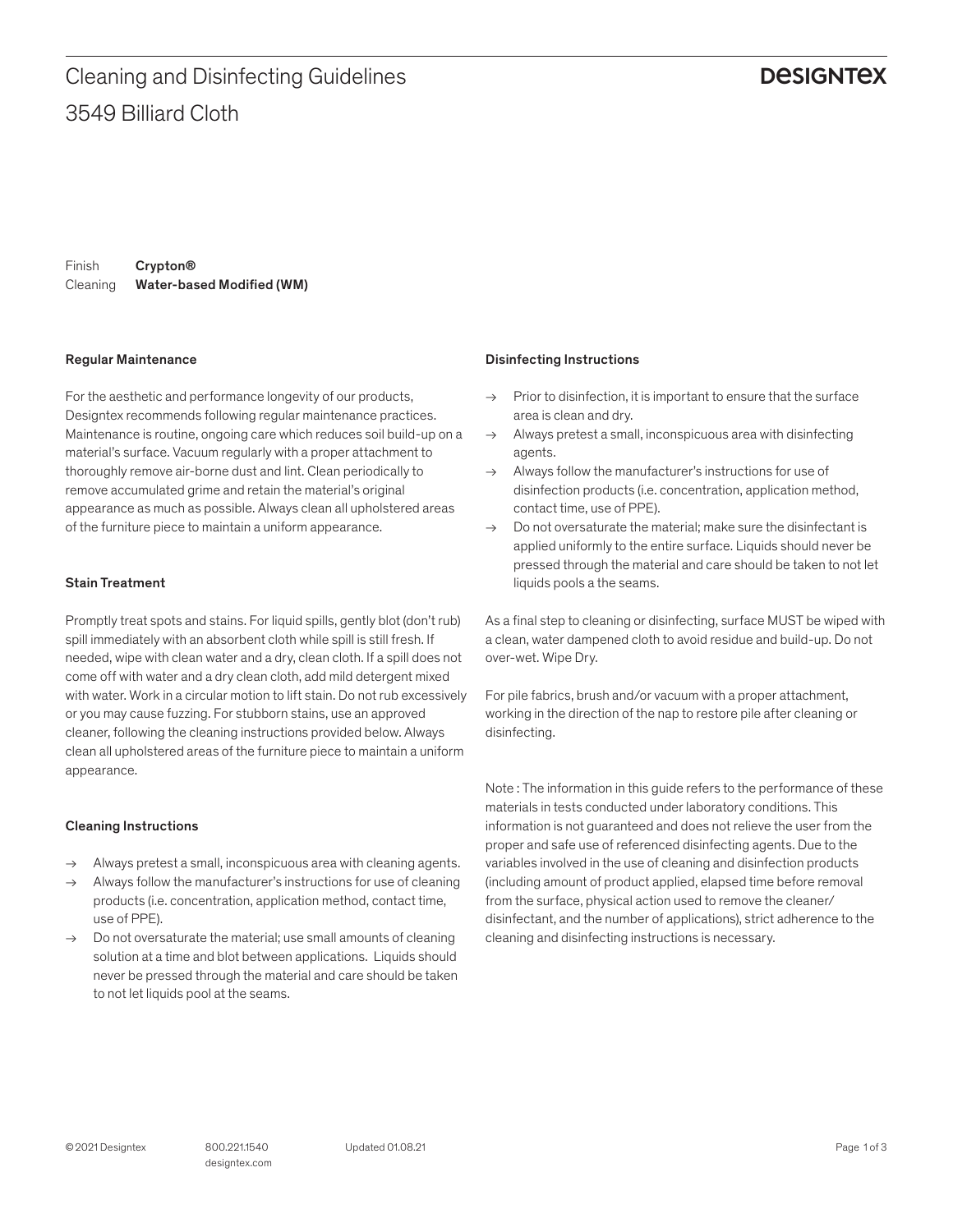# 3549 Billiard Cloth Cleaning and Disinfecting Guidelines

# **DESIGNTEX**

### Approved Disinfectants

Crypton® Disinfectant & Deodorizer Isopropyl Alcohol, 90% Lysol® All-Purpose Cleaner Lysol® Disinfectant Spray Lysol® Disinfecting Wipes (all scents) Oxivir® 1 Oxivir® 1 Wipes Oxivir® Tb Oxivir® Tb Wipes OxyCide™ Daily Disinfectant Cleaner Sani-Cloth® AF3 Germicidal Disposable Wipe Super Sani-Cloth® Germicidal Disposable Wipe Virex® II 256

This list represents the most common disinfectants. For specific information on additional cleaners and disinfectants, please contact Product Services at productservices@designtex.com.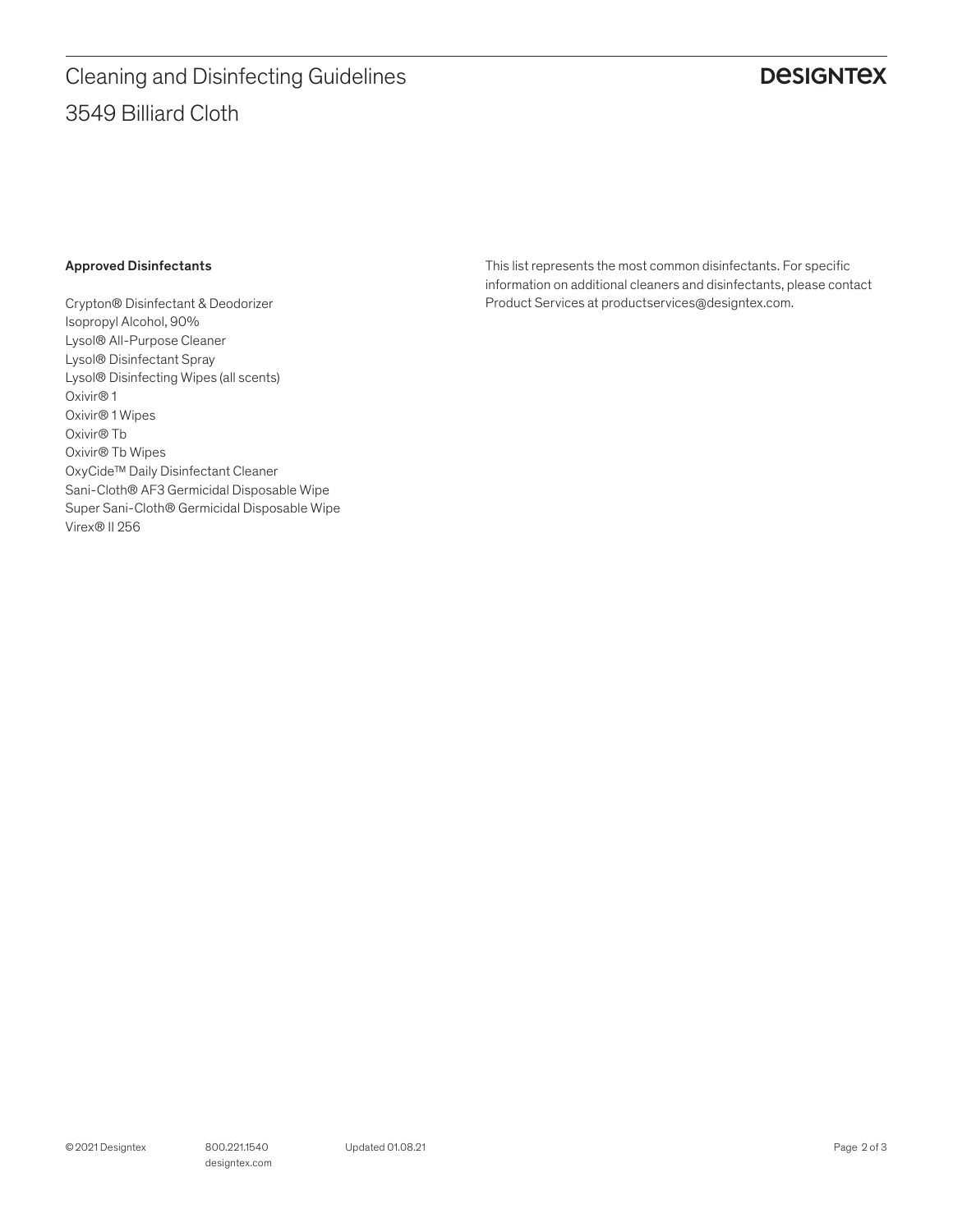### Stain Release Evaluation

Each stain is applied to the test fabric. Staining agents are allowed to dwell for 24 and 72 hours. The material is then cleaned with a water-based and solvent-based cleaner. The residual stain is rated on a scale from 5 (excellent cleanability, complete removal of stain) to 1 (non-cleanable, poor removal of stain). For additional detail, please contact Product Services.

|                          | <b>Water-Based</b><br>$Tide@ + Water$ |                          | Solvent-Based<br>Formula 409® Multi-Surface Cleaner |                          |
|--------------------------|---------------------------------------|--------------------------|-----------------------------------------------------|--------------------------|
| <b>Type</b>              | 24 hrs                                | 72 hrs                   | 24 hrs                                              | 72 hrs                   |
| <b>Ballpoint Ink</b>     | $\mathbf 5$                           | $\overline{4}$           | $\mathbf 5$                                         | $\overline{5}$           |
| <b>Black Coffee</b>      | $\overline{4}$                        | 5                        | 5                                                   | $\overline{4}$           |
| $\mathsf{Blood}^{\star}$ | $\overline{\phantom{0}}$              | $\overline{\phantom{a}}$ | $\overline{\phantom{0}}$                            | $\overline{\phantom{a}}$ |
| Chocolate                | $\overline{4}$                        | $\mathsf 3$              | $\mathsf 3$                                         | $\overline{4}$           |
| Cola                     | $\mathbf 5$                           | $\sqrt{5}$               | 5                                                   | $\mathbf 5$              |
| Denim Dye                | $\overline{\phantom{a}}$              | $\qquad \qquad -$        | $\overline{\phantom{0}}$                            | $\overline{\phantom{0}}$ |
| lodine                   | $\mathbf 5$                           | $\mathbf 5$              | $\ensuremath{\mathsf{3}}$                           | $\overline{4}$           |
| Ketchup                  | $\overline{4}$                        | $\overline{4}$           | $\overline{4}$                                      | $\overline{4}$           |
| Mayonnaise               | $\mathbf 5$                           | $\overline{5}$           | 5                                                   | $\overline{5}$           |
| Mustard                  | $\overline{4}$                        | $\overline{4}$           | $\overline{4}$                                      | $\overline{4}$           |
| Permanent Marker         | $\overline{4}$                        | $\mathsf{3}$             | $\overline{4}$                                      | $\overline{4}$           |
| Red Lipstick             | $\ensuremath{\mathsf{3}}$             | 3                        | $\mathsf 3$                                         | 3                        |
| Red Wine                 | $\mathbf 5$                           | $\overline{5}$           | $\overline{4}$                                      | $\overline{4}$           |
| Salad Oil                | $\overline{4}$                        | $\overline{4}$           | 5                                                   | $\mathbf 5$              |
| Shoe Polish              | $\ensuremath{\mathsf{3}}$             | $\mathsf{3}$             | $\ensuremath{\mathsf{3}}$                           | $\mathsf{3}$             |
| Suntan Lotion            | $\mathbf 5$                           | 5                        | $\overline{4}$                                      | $\overline{4}$           |
| Urine*                   | $\overline{\phantom{a}}$              |                          |                                                     | $\overline{\phantom{0}}$ |

©2021 Designtex 800.221.1540 Updated 01.08.21 Page 3 of 3 \* Evaluated with Chemspec® Upholstery Cleaner - Indicates not yet tested, results available upon request.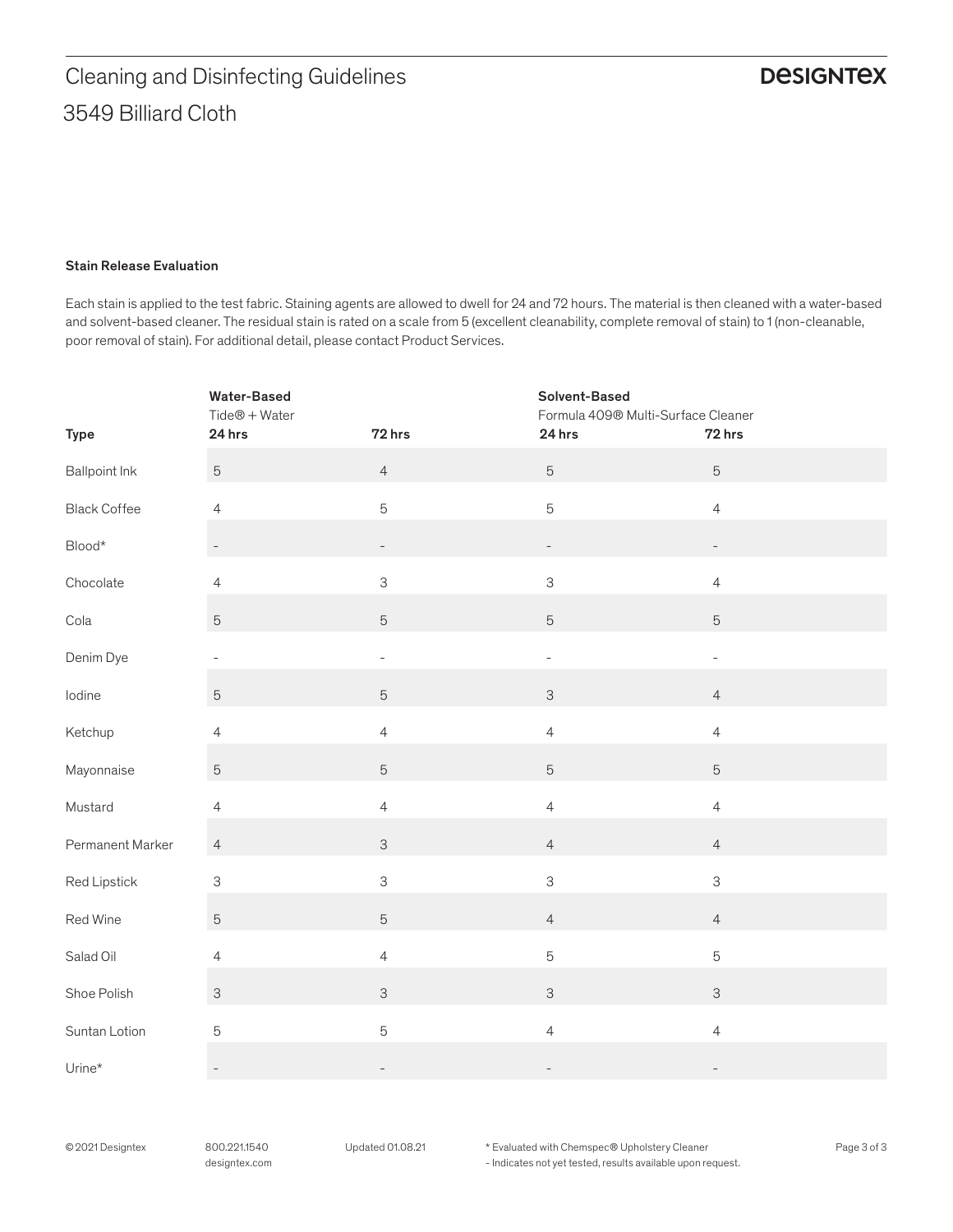## **DESIGNTEX**

Finish Cleaning Water-based/Solvent (WS) None

### Regular Maintenance

For the aesthetic and performance longevity of our products, Designtex recommends following regular maintenance practices. Maintenance is routine, ongoing care which reduces soil build-up on a material's surface. Vacuum regularly with a proper attachment to thoroughly remove air-borne dust and lint. Clean periodically to remove accumulated grime and retain the material's original appearance as much as possible. Always clean all upholstered areas of the furniture piece to maintain a uniform appearance.

### Stain Treatment

Promptly treat spots and stains. For liquid spills, gently blot (don't rub) spill immediately with an absorbent cloth while spill is still fresh. If needed, wipe with clean water and a dry, clean cloth. If a spill does not come off with water and a dry clean cloth, add mild detergent mixed with water. Work in a circular motion to lift stain. Do not rub excessively or you may cause fuzzing. For stubborn stains, use an approved cleaner, following the cleaning instructions provided below. Always clean all upholstered areas of the furniture piece to maintain a uniform appearance.

### Cleaning Instructions

- → Always pretest a small, inconspicuous area with cleaning agents.
- Always follow the manufacturer's instructions for use of cleaning products (i.e. concentration, application method, contact time, use of PPE).
- $\rightarrow$  Do not oversaturate the material; use small amounts of cleaning solution at a time and blot between applications. Liquids should never be pressed through the material and care should be taken to not let liquids pool at the seams.

### Disinfecting Instructions

- $\rightarrow$  Prior to disinfection, it is important to ensure that the surface area is clean and dry.
- $\rightarrow$  Always pretest a small, inconspicuous area with disinfecting agents.
- $\rightarrow$  Always follow the manufacturer's instructions for use of disinfection products (i.e. concentration, application method, contact time, use of PPE).
- $\rightarrow$  Do not oversaturate the material: make sure the disinfectant is applied uniformly to the entire surface. Liquids should never be pressed through the material and care should be taken to not let liquids pools a the seams.

As a final step to cleaning or disinfecting, surface MUST be wiped with a clean, water dampened cloth to avoid residue and build-up. Do not over-wet. Wipe Dry.

For pile fabrics, brush and/or vacuum with a proper attachment, working in the direction of the nap to restore pile after cleaning or disinfecting.

Note : The information in this guide refers to the performance of these materials in tests conducted under laboratory conditions. This information is not guaranteed and does not relieve the user from the proper and safe use of referenced disinfecting agents. Due to the variables involved in the use of cleaning and disinfection products (including amount of product applied, elapsed time before removal from the surface, physical action used to remove the cleaner/ disinfectant, and the number of applications), strict adherence to the cleaning and disinfecting instructions is necessary.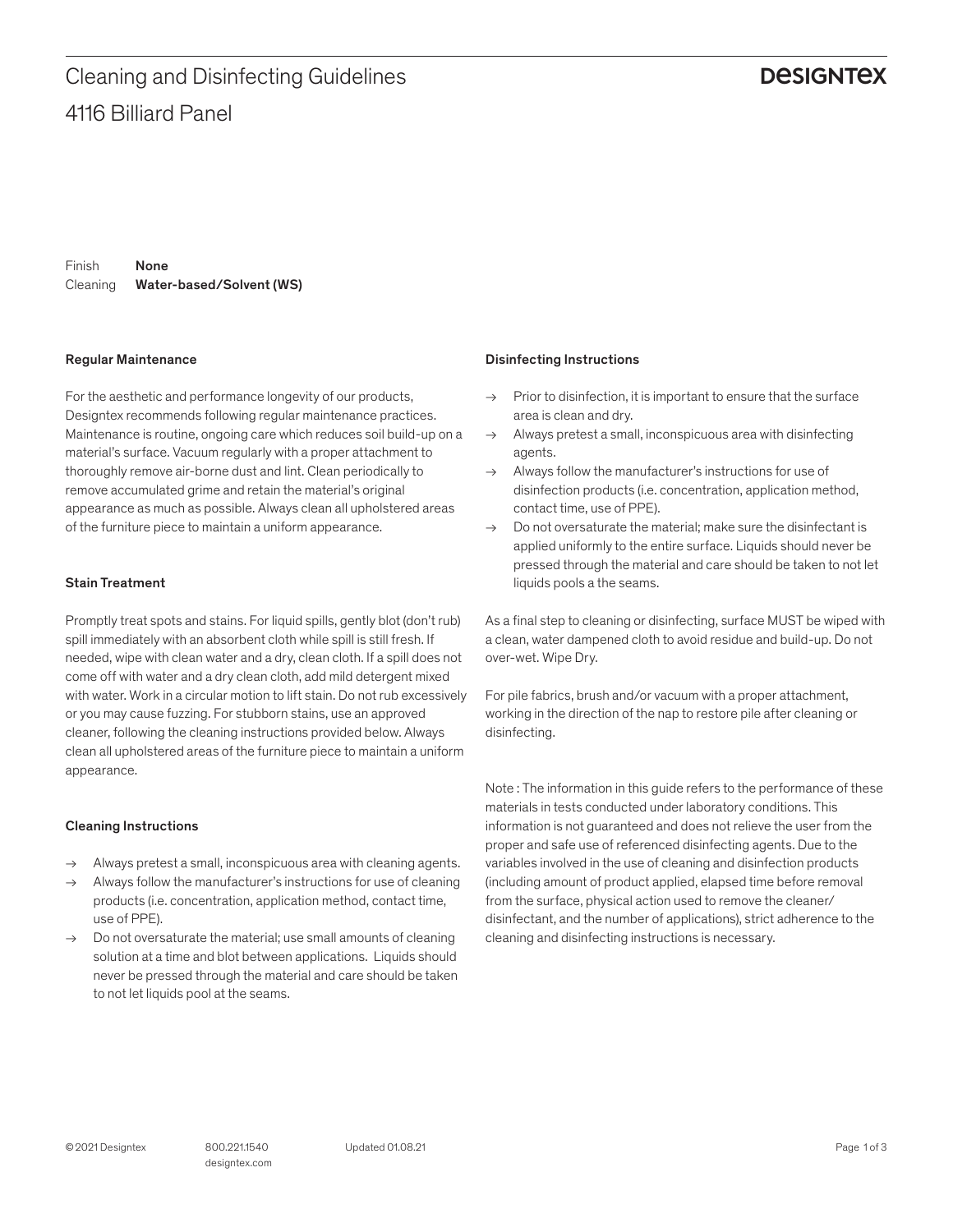# 4116 Billiard Panel Cleaning and Disinfecting Guidelines

# **DESIGNTEX**

### Approved Disinfectants

Crypton® Disinfectant & Deodorizer Isopropyl Alcohol, 90% Lysol® All-Purpose Cleaner Lysol® Disinfectant Spray Lysol® Disinfecting Wipes (all scents) Oxivir® 1 Oxivir® 1 Wipes Oxivir® Tb Oxivir® Tb Wipes OxyCide™ Daily Disinfectant Cleaner Sani-Cloth® AF3 Germicidal Disposable Wipe Super Sani-Cloth® Germicidal Disposable Wipe Virex® II 256

This list represents the most common disinfectants. For specific information on additional cleaners and disinfectants, please contact Product Services at productservices@designtex.com.